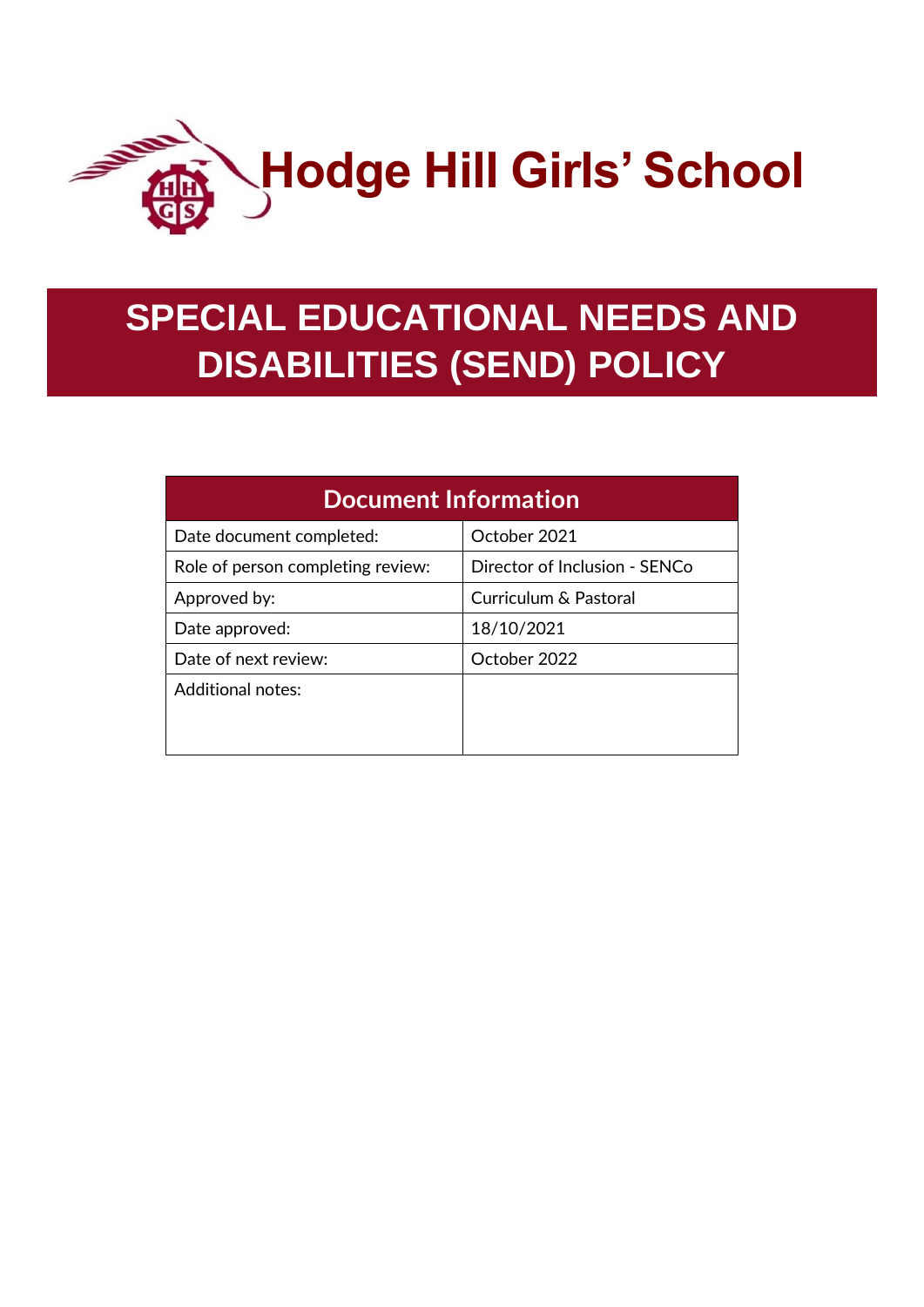## **HODGE HILL GIRLS' SCHOOL**



## **SPECIAL EDUCATIONAL NEEDS AND DISABILITIES (SEND) POLICY**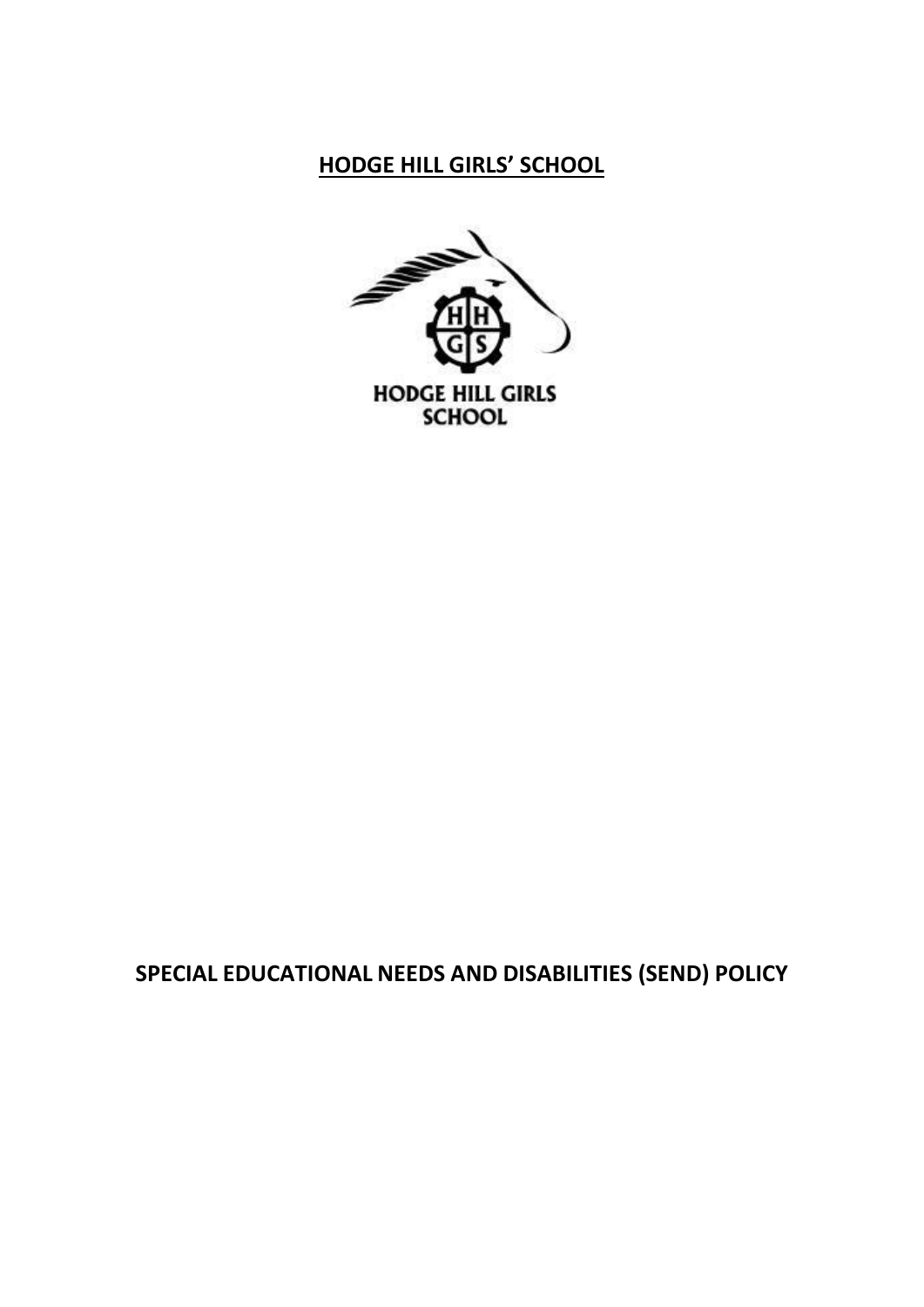### *(NB. Please note that where the word 'parent' or 'carer' is used in this document it refers to both 'parents and carers').*

The SEN Policy is to promote the successful inclusion of pupils with special educational needs and disabilities (SEND) at Hodge Hill Girls' School. At Hodge Hill Girls' School, we are committed to offering an inclusive curriculum to ensure the best possible progressfor all of our pupils whatever their needs or abilities. Not all pupils with disabilities have special educational needs and not all pupils with SEND meet the definition of disability but this policy covers all of these pupils.

A child or young person has SEND if they have a learning difficulty or disability, which calls for special educational provision to be made for her. A child of compulsory school age has a learning difficulty or disability if she has:

- significantly greater difficulty in learning than the majority of others of the same age;
- has a disability which prevents or hinders her from making use of facilities of a kind generally provided for other of the same age in mainstream school or mainstream post 16 institutions (SEN Code of Practice 2014).

*The provision, made by the School for students with identified SEND, is detailed in the SEN information report and the local offer document, which can be found on the school website.* The specific objectives of our SEND policy are as follows:

- To identify students with special educational needs and disabilities and ensure that their needs are met.
- To ensure that students with special educational needs and disabilities are able to join in with all the activities of the school, by removing barriers.
- To ensure that all learners make the best possible progress.
- To ensure parents are informed of their child's special educational needs and that there is effective communication between parents and school.
- To ensure that all staff at the school promote the inclusive ethos and are aware of their responsibilities with regards to students with SEND.
- To ensure that learners express their views at their annual review or through Pupil Voice or a School Based Plan and are fully involved in decisions which affect their education.
- To promote effective partnership with relevant professionals in Health and Care provisions and involve outside agencies when appropriate.
- To ensure SEND students achieve their potential.

Hodge Hill Girls' School is an inclusive school and all staff at the school are expected to show commitment to the inclusive ethos. It is the responsibility of subject teachers to ensure that learning in their classroom is accessible to all. This includes differentiation, consideration of the physical environment and implementation of the Separate Exit System where appropriate (student with a disability allowed to leave lesson 5 minutes early to avoid crowded corridors. Heads of Faculty, and members of the Senior Leadership Team, along with the Special Educational Needs Coordinator (SENCO) play a key role in promoting the inclusive ethos and in supporting less experienced staff in terms of accessibility for SEND students.

The success of the school's Special Educational Needs policy will be judged against the aims set out below. Annual success criteria will be reviewed and the SENCO will report to the Governing Body on the successful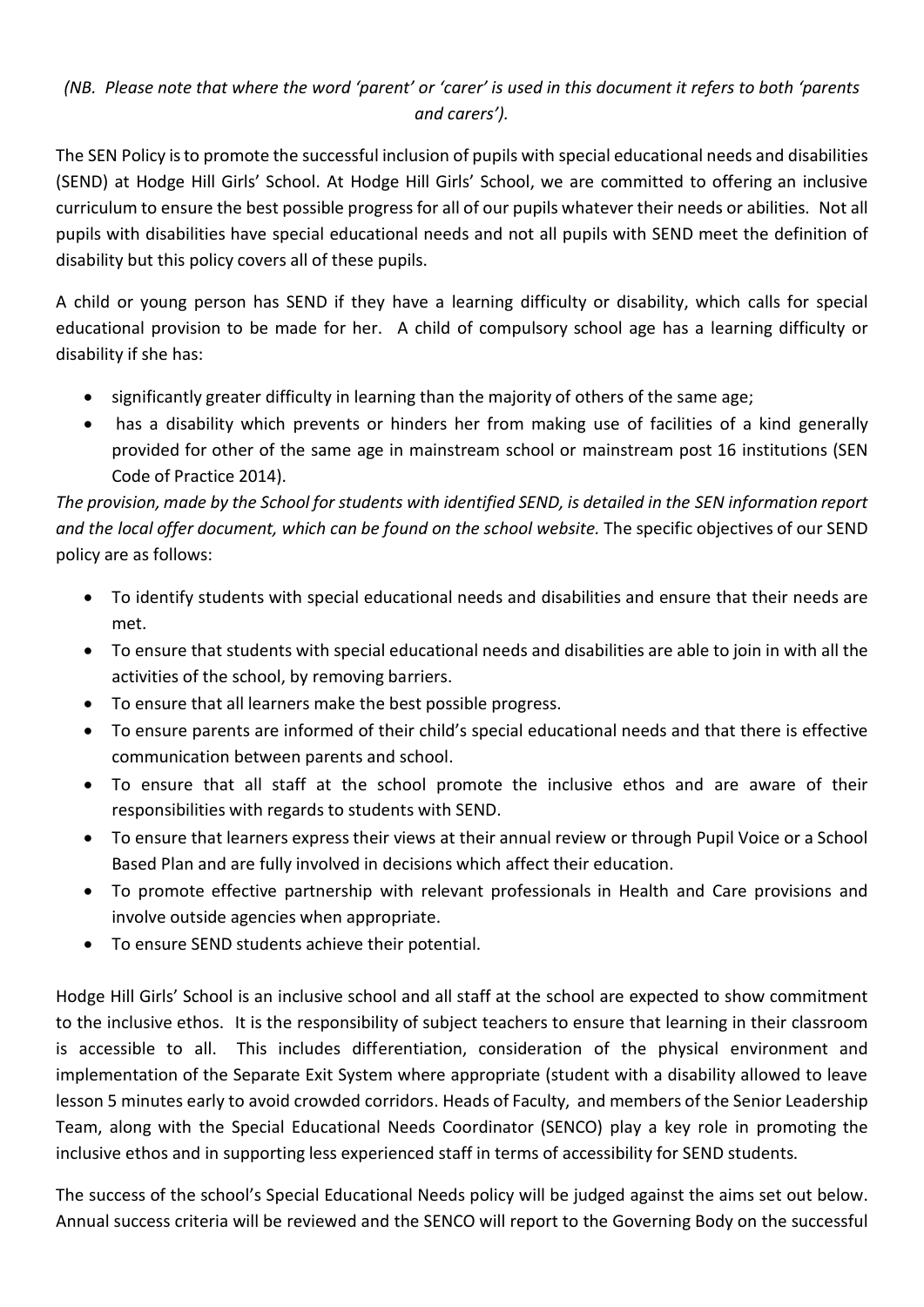implementation. The annual success criteria will be recorded in the School Improvement Plan. The Governing Body will ensure that it makes appropriate special educational provision for all pupils identified as in need. The range of support made in the school each year in response to identified need is detailed in the local offer document.

The named SENCO for the school is Mrs. Clews. A Link Governor (Mrs. Dancer) takes a special interest in SEND, although the Governing Body as a whole is responsible for making provision for all pupils with special educational needs, and for ensuring that the school meets the requirements of the Equality Act 2010, the Children and Families Act (2014) and the SEND Code of Practice (2014).

The Governing Body agrees with the Local Education Authority admissions criteria which do not discriminate against pupils with special education needs or disabilities, and its admissions policy has due regard for the guidance in the Code of Practice. Parents or carers seeking the admission of a pupil with mobility difficulties are advised to approach the school well in advance so that consultations can take place.

Requests for admission to the school for pupils with an Education Health Care Plan (EHCP) come through SENAR. The school will be requested to review the pupil's documentation and respond to the SENAR Assessment and Planning Team. At point of admission it is usual to hold a meeting with the pupil's parents, SENCO or Specialist Teaching Assistant, Pastoral Manager and external agencies to discuss a plan forsupport and transition needs. Students with SEND but without an EHCP follow the school's normal admission procedure. The Pastoral Manager will identify, along with the SENCO, any existing SEND through discussion with the previous school and will liaise with the SENCO about appropriate support for the identified students during transition meetings. (*The School's Accessibility Plan is available on the school website).*

The School is committed to early identification of SEND through regular assessment and monitoring by class and subject teachers. The school seeks to identify pupils who are making less than expected progress given their age and individual circumstances, this includes academic progress, social needs and their wider development. It is noted that not all pupils who are making less than expected progress will be identified as having SEND and that the first and most appropriate response may be high quality teaching to target the weakness. This is in line with the SEN code of practice (2014).

When a pupil's progress continues to be less than expected despite high quality teaching the subject teacher, Form Tutor and Pastoral Head of Year will liaise with the SENCO to assess whether the pupil has SEND.

The school is committed to ensuring effective partnership with other professionals from Health and Care Services. On occasions when, despite significant school-based intervention, a pupil continues to make less than expected progress the school may refer to other agencies. Parents and pupils will be fully informed about this involvement.

The School may seek advice from specialist advisory teaching services for children with sensory needs. The Physical Disability Service contribute as appropriate. Care and Health Services are involved as needed to ensure effective collaboration in identifying and making provision for vulnerable pupils. In the event that the school feels no longer able to meet the needs of an existing pupil, parents will be supported in finding an alternative provision.

Pupils who have an EHCP will have their progress and the support outlined in their Plan reviewed annually and a report provided for the Local Education Authority and family. EHCP may be amended or discontinued, if a student no longer requires significant additional support to make expected progress.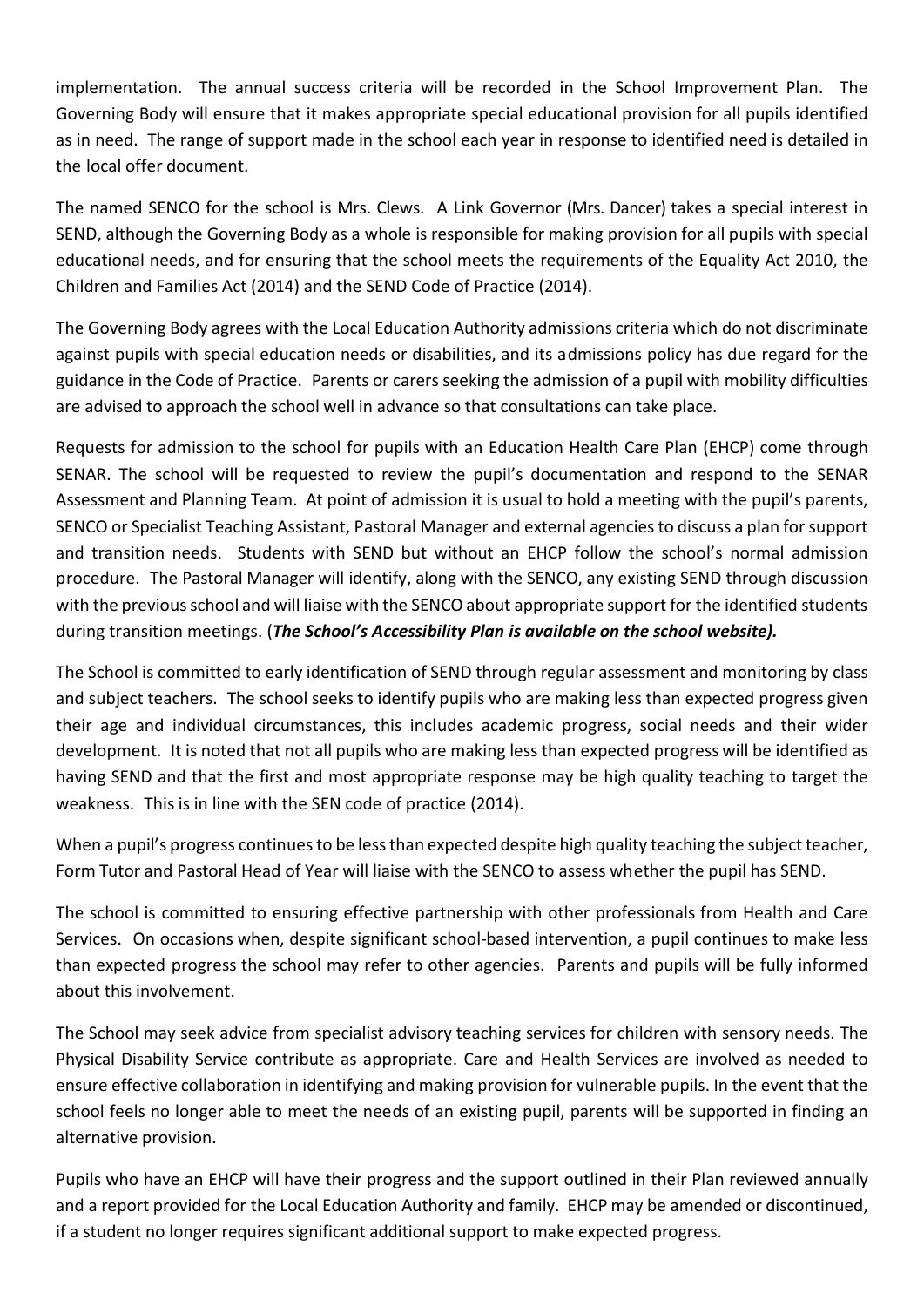The school will liaise with primary schools and other agencies to arrange Transition Plans for students with EHCP. When pupils move to another school their records will be transferred to the next school within 15 days of the pupil ceasing to be registered, asrequired underthe Educational (Pupil Information) Regulations 2000.

The schools' complaints procedure is set out on the school website. Your child's Form Tutor/Pastoral Manager will work closely with parents at all stages in her education and should be the first port of call in case of any difficulty. Parents of pupils with SEND or disabilities whose concerns cannot be resolved by the usual school procedures can request independent disagreement resolution. The school will make further information about this process available on request.

All staff are expected to undertake training regarding SEND issues. Particular support will be given to Early Career Teachers (ECT) and other new members of staff. The SENCO takes responsibility for prioritising the training needs of new staff.

#### Appendix 1

#### **Code of Practice Definition of Special Educational Needs**

A child or young person has SEN if they have a learning difficulty or disability which calls for special educational provision to be made for him or her.

A child of compulsory school age or a young person has a learning difficulty or disability if he or she:

- Has a significantly greater difficulty in learning than the majority of others of the same age, or
- Has a disability which prevents or hinders him or her from making use of facilities of a kind generally provided for others of the same age in mainstream schools or mainstream post-16 institutions.

#### Appendix 2

#### **Provision for Pupils with Special Educational Needs Differentiation**

Differentiation means teaching a pupil in ways and at levels, which match their ways of learning. Pupils make progress in different rates. Not all pupils learn in the same way and need to be taught in different ways. All pupils will receive help through differentiation but if the pupil does not make adequate progress, the school will do more to help. All staff are responsible for identifying pupils with special educational needs. The SEN team will work with staff to ensure that those pupils who may need additional or different support are identified at an early stage. The progress made by all pupils is regularly monitored and reviewed. Pupils are only identified as having special educational needs if additional or different action is being taken. The range of support that each pupil can expect depends on their individual needs.

#### **Additional Needs**

Pupils with SEND will be named on the SEND register as they have additional needs. In most cases, pupils will have an Individual Target Plan (ITP). The delivery of the interventions recorded on the ITP continue to be the responsibility of the SENCO with input from the class teacher.

ITP targets will be set and reviewed three times a year by key workers, Learning Support staff who work closely with individual pupils, staff and the SENCO. Pupils will participate fully in the review process according to their age and abilities. Parents/carers will also be invited to participate in the target-setting and review process.